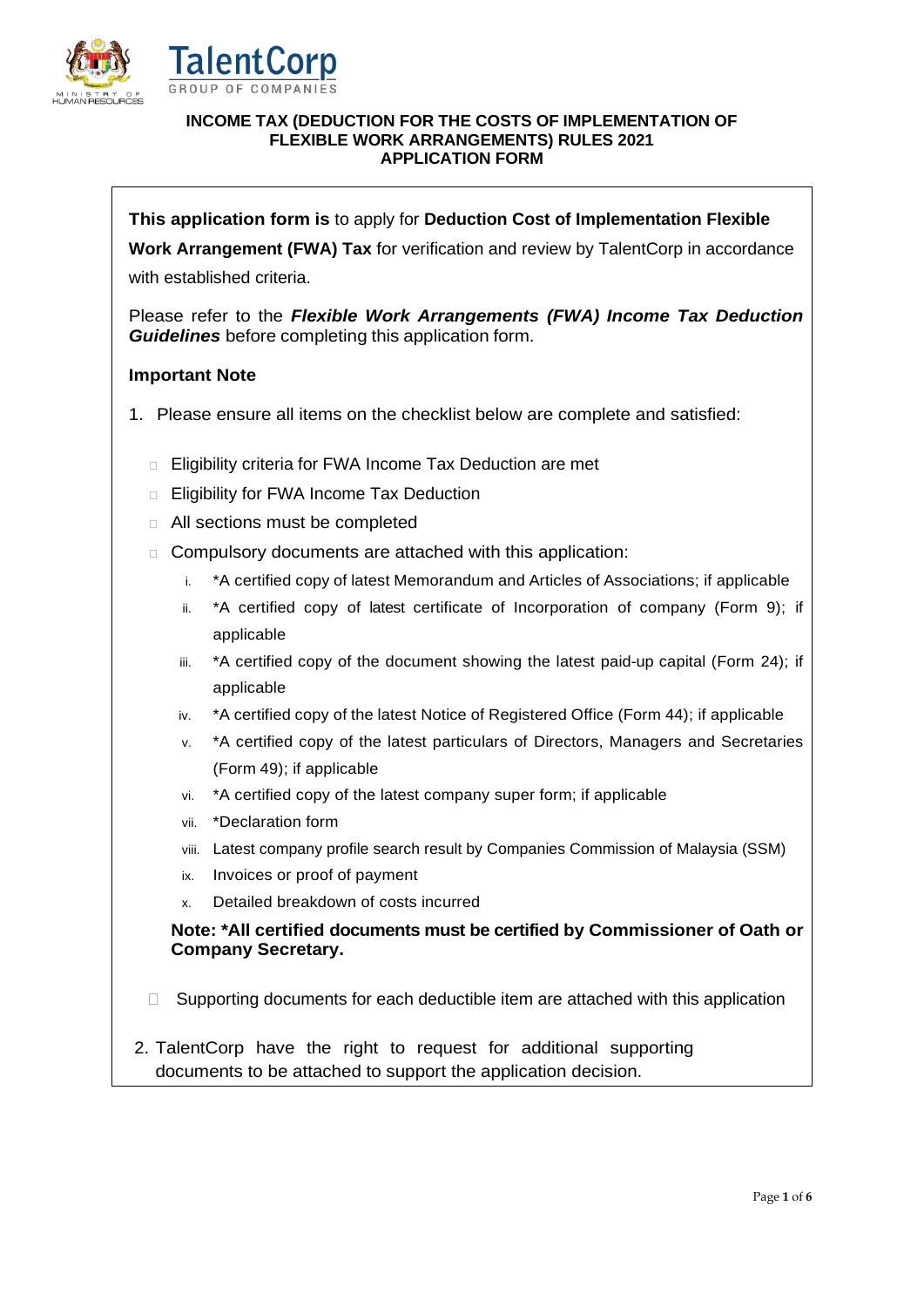

**SECTION 1: COMPANY DETAILS**

# **Applicant Overview**

| Company<br>Name:<br>Company<br>Registration No.:<br><b>Company Address:</b> |                                                                                                                                                                                                                                                                                                                                                                                          |
|-----------------------------------------------------------------------------|------------------------------------------------------------------------------------------------------------------------------------------------------------------------------------------------------------------------------------------------------------------------------------------------------------------------------------------------------------------------------------------|
|                                                                             |                                                                                                                                                                                                                                                                                                                                                                                          |
| Industry:                                                                   | Construction<br>П<br>Consumer products & services<br>$\Box$<br>Energy<br>$\Box$<br><b>Financial services</b><br>П.<br>Healthcare<br>П.<br>Industrial products & services<br>П<br>Plantation<br>П.<br>Real estate investment trusts<br>П<br>Technology<br>$\Box$<br>Telecommunications & media<br>П<br>Transportation & logistics<br>$\Box$<br><b>Utilities</b><br>П.<br>Other:<br>$\Box$ |
| No. of Employees in<br>Company:                                             | 50 employees and below<br>$\Box$<br>51-100 employees<br>$\Box$<br>101-500 employees<br>П.<br>501-1000 employees<br>$\Box$<br>1001 employees and above<br>$\Box$                                                                                                                                                                                                                          |
| <b>Contact Name:</b>                                                        |                                                                                                                                                                                                                                                                                                                                                                                          |
| <b>Contact Number</b><br>(Work):                                            |                                                                                                                                                                                                                                                                                                                                                                                          |
| <b>Contact Number</b><br>(Mobile):                                          |                                                                                                                                                                                                                                                                                                                                                                                          |
| Email:                                                                      |                                                                                                                                                                                                                                                                                                                                                                                          |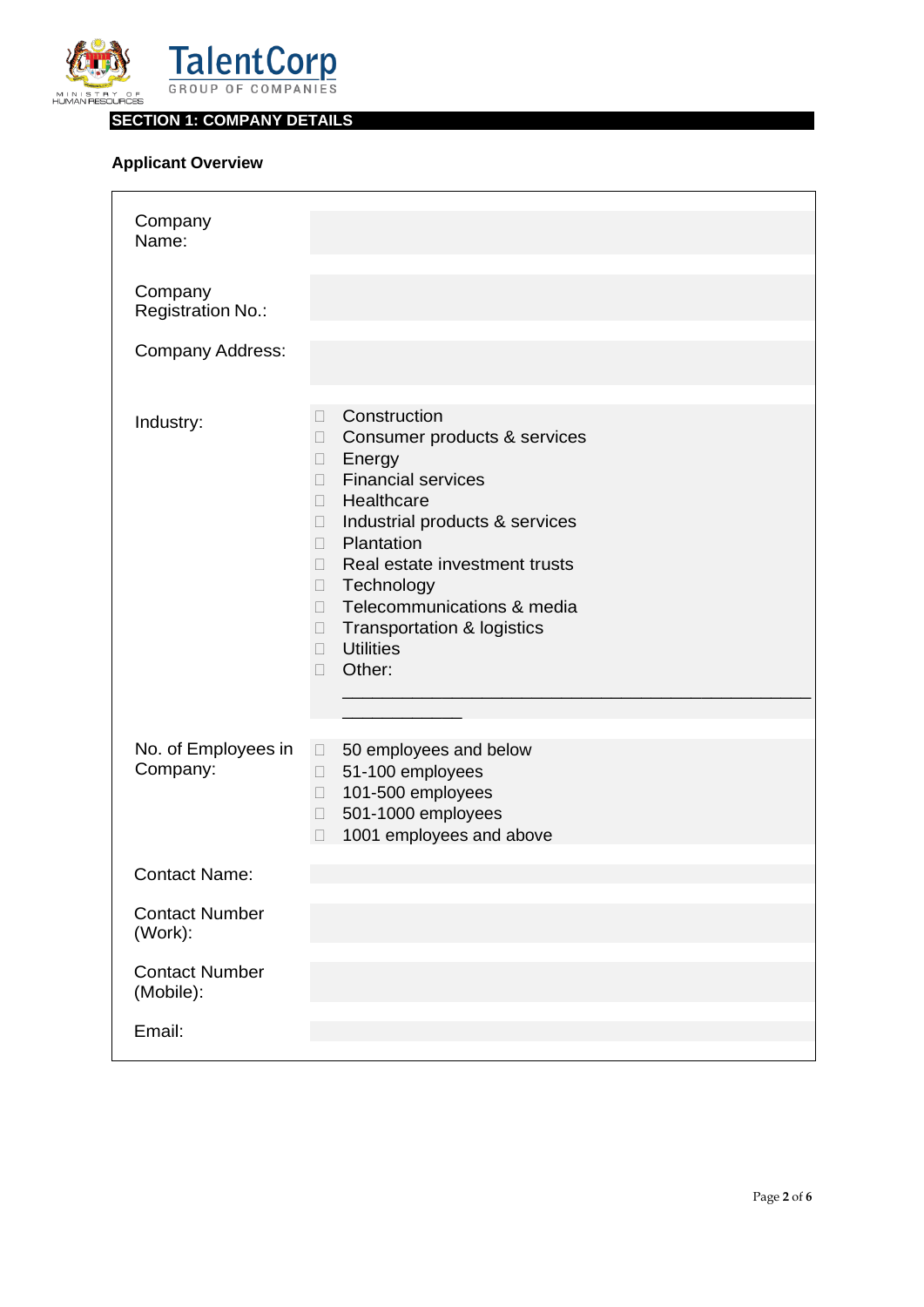

# **SECTION 2: FLEXIBLE WORK ARRANGEMENTS (FWA) IMPLEMENTATION SUMMARY**

# **FWA Implementation Summary**

| Type of tax<br>Deduction<br>claim:                          | <b>Consultation fees</b><br>П<br>Capacity development<br>$\square$<br>Software<br>$\Box$<br>Software subscription<br>$\Box$                                                                                                                                                                                                                                                                    |
|-------------------------------------------------------------|------------------------------------------------------------------------------------------------------------------------------------------------------------------------------------------------------------------------------------------------------------------------------------------------------------------------------------------------------------------------------------------------|
| Type of FWA being<br>implemented:                           | Compressed work week<br>$\Box$<br>Employee's choice of day off<br>$\Box$<br>Flexi hours<br>$\Box$<br>Job sharing<br>$\Box$<br>Leaving early from work<br>$\Box$<br>Modified role<br>$\Box$<br><b>Phased retirement</b><br>$\Box$<br>Reduced work<br>$\Box$<br>Seasonal work<br>$\Box$<br>Shift swapping<br>$\Box$<br>Staggered hours<br>$\Box$<br>Work-from-home<br>$\Box$<br>Other:<br>$\Box$ |
| Start date of FWA<br>implementation:                        |                                                                                                                                                                                                                                                                                                                                                                                                |
| End date (if<br>applicable):                                |                                                                                                                                                                                                                                                                                                                                                                                                |
| Objective(s):                                               |                                                                                                                                                                                                                                                                                                                                                                                                |
| No. of<br>Employees that<br>will benefit<br>under this FWA: |                                                                                                                                                                                                                                                                                                                                                                                                |
| Departments<br>under FWA:                                   |                                                                                                                                                                                                                                                                                                                                                                                                |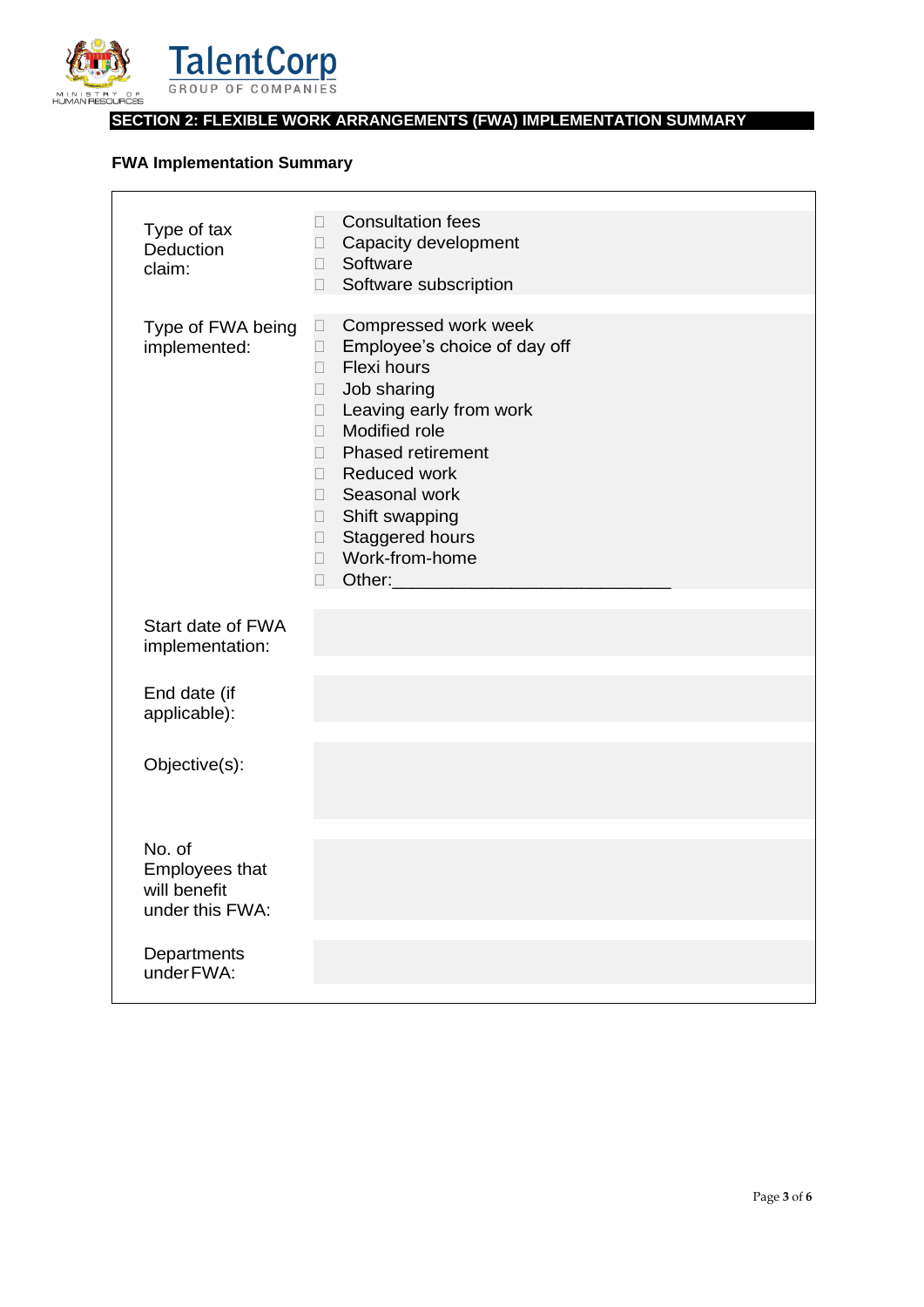

### **SECTION 3: DEDUCTIBLE ITEM - CONSULTATION FEE**

# **Consultation Fees**

The implementation of FWA may involve a review of the current human resource processes and policies, as well as changes in mindset and working culture. Companies will be given tax deductions if they engage consultants to help them.

| Total<br>expenditure<br>amount:          |   |                                                                                           |
|------------------------------------------|---|-------------------------------------------------------------------------------------------|
|                                          |   |                                                                                           |
| Scope of consultant<br>services engaged: | П | Assessment or feasibility study to determine suitable FWA<br>practices for implementation |
|                                          |   | Business case proposal and cost-benefit analysis from                                     |
|                                          |   |                                                                                           |
|                                          |   | implementing FWA                                                                          |
|                                          |   | Proposed FWA framework and programmes                                                     |
|                                          |   | Development or enhancement of Company policies and                                        |
|                                          |   | procedures to incorporate FWA                                                             |
|                                          |   | Proposed implementation timeline and change management                                    |
|                                          |   | activities for successful FWA roll-out                                                    |
|                                          |   | Other:                                                                                    |
|                                          |   |                                                                                           |

Year of expenditure:

### **Please provide supporting documents via attachment:**

- □ Assessment or feasibility study to determine suitable FWA practices for implementation
- $\Box$  Business case proposal and cost-benefit analysis from implementing FWA
- D Proposed FWA framework and programmes
- Development or enhancement of Company policies and procedures to incorporate FWA
- $\Box$  Proposed implementation timeline and change management activities for successful FWA roll-out
- □ Other documents to illustrate the implementation of FWA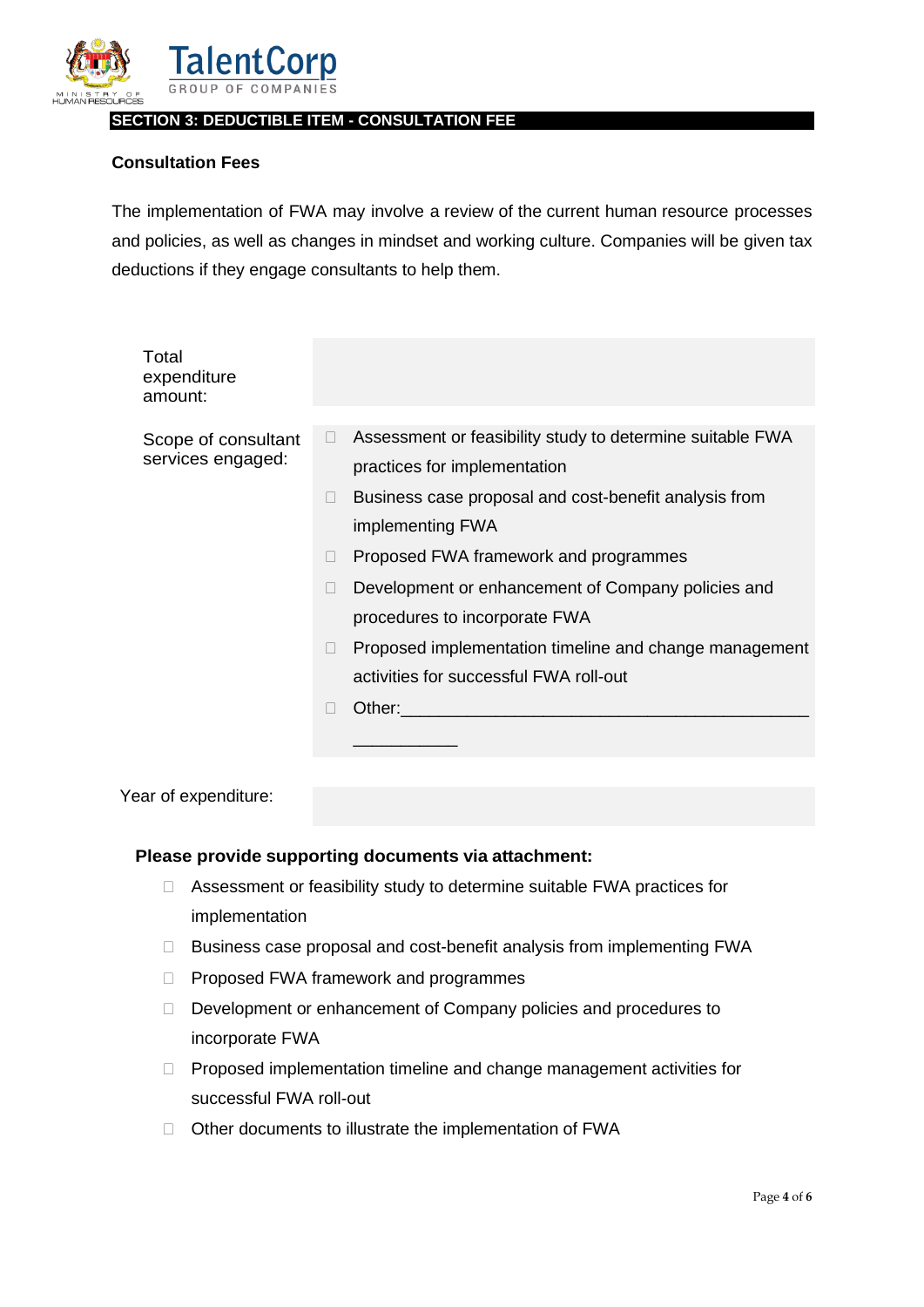

## **SECTION 4: DEDUCTIBLE ITEM – COST OF CAPACITY DEVELOPMENT**

#### **Cost Of Capacity Development**

Companies may claim for training programmes which help their employees adapt to new ways of working or help managers to address concerns and overcome resistance to flexible work arrangements. In addition, the training programmes objectives include companies to be more, sensitive, and knowledgeable in creating and managing a flexible workforce.

| Total<br>expenditure<br>amount: |                                                                                                                                            |
|---------------------------------|--------------------------------------------------------------------------------------------------------------------------------------------|
| Type of training:               | In-house training<br>П<br>E-learning module<br>$\Box$<br>External training vendor<br>$\Box$<br>Virtual / online course<br>П<br>Other:<br>П |

Year of expenditure:

#### **Please provide supporting documents via attachment:**

- $\Box$  In-house training proposal
- $\Box$  Outline / high-level content of e-learning module
- □ External training vendor quotation
- □ Virtual / online course fee

*Examples of training courses related to FWA, but not limited - How to work from home productively; Managing parenthood and flexible work; Managing remote teams*